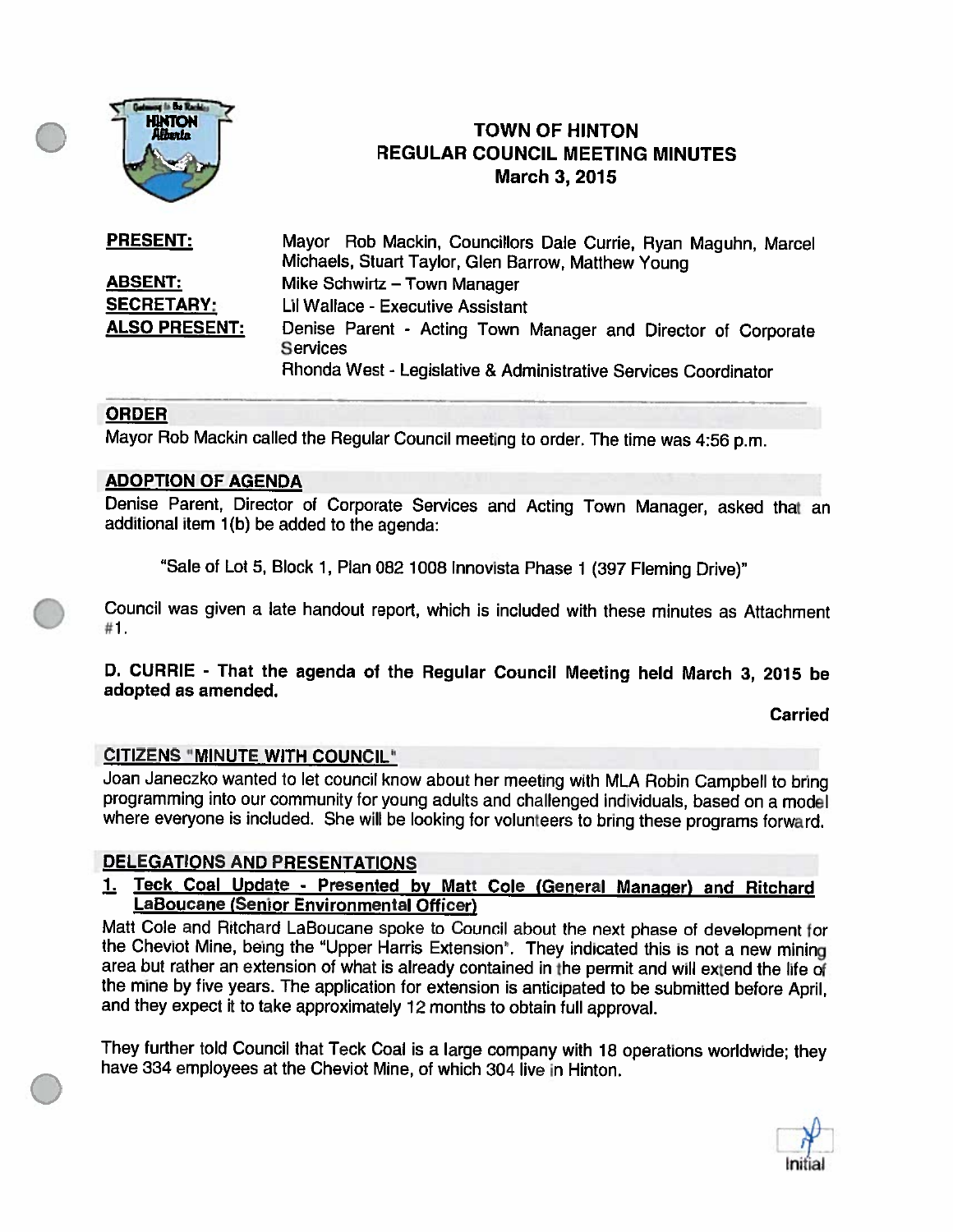### 2. Challenge in the Rockies <sup>2015</sup> - Presented by Bill McDonald

Mr. Bill McDonald presented information on 'Challenge in the Rockies 2015", explaining why he felt this hockey tournament was <sup>a</sup> goo<sup>d</sup> event for the community. He also explained why council should suppor<sup>t</sup> their asks of:

- (1) donating free recreation centre facility costs (ice time, etc. totaling approximately \$15,000) for the weekend; and
- (2) free poo<sup>l</sup> passes for all tournament participants.

The event will be held on April <sup>2</sup> to 5, 2015. Mr. McDonald advised that entry team numbers are down from last year's event, but that eliminates the need for Jasper ice and no Jasper hotels are required, which <sup>g</sup>ives Hinton businesses more economical benefit. Since this is <sup>a</sup> nonsanctioned event by Hinton Minor Hockey, the society is purchasing private insurance to cover liability.

Council questioned where the profit money will go and the response was that this new society will keep and control all the funds. They will use some for development camps, but will require sufficient funds for next year's tournament. They told Council they will not have to come back to council next year for further funding requests.

Administration advised that operating costs will likely be in the range of \$20,000 since this year the tournament will include Good Friday, <sup>a</sup> statutory holiday. Final figures have not ye<sup>t</sup> been calculated. Free swimming poo<sup>l</sup> passes were handed out last year and <sup>78</sup> were redeemed. There was not enoug<sup>h</sup> increase in activity to warrant bringing in extra guards. Entire families did not participate in the swimming so that did not generate economic benefits for the recreation centre.

Council requested the delegation repor<sup>t</sup> back to council after the event and provide <sup>a</sup> status repor<sup>t</sup> on how it went. Mr. McDonald agree<sup>d</sup> to do so.

S. TAYLOR - That Council will provide conditional suppor<sup>t</sup> for the ask to donate the facility charge up to \$15,000 for the Challenge in the Rockies <sup>2015</sup> event subject to the non-profit group submitting the requested paperwork to Administration by March 6,2015.

Carried

.

R. MAGUHN - That the funds provided by the Town be transferred from our community gran<sup>t</sup> program budget.

**Carried** 

The Mayor called <sup>a</sup> short recess. Time was 6:02 p.m. and the meeting reconvened at 6:07 p.m.

#### COUNCIL MINUTES FOR ADOPTION

- 1. Standing Committee of Council Minutes February 10, <sup>2015</sup>
- 2. Regular Meeting of Council Minutes February 17, <sup>2015</sup>
- 3. Standing Committee of Council Minutes February 24, <sup>2015</sup>

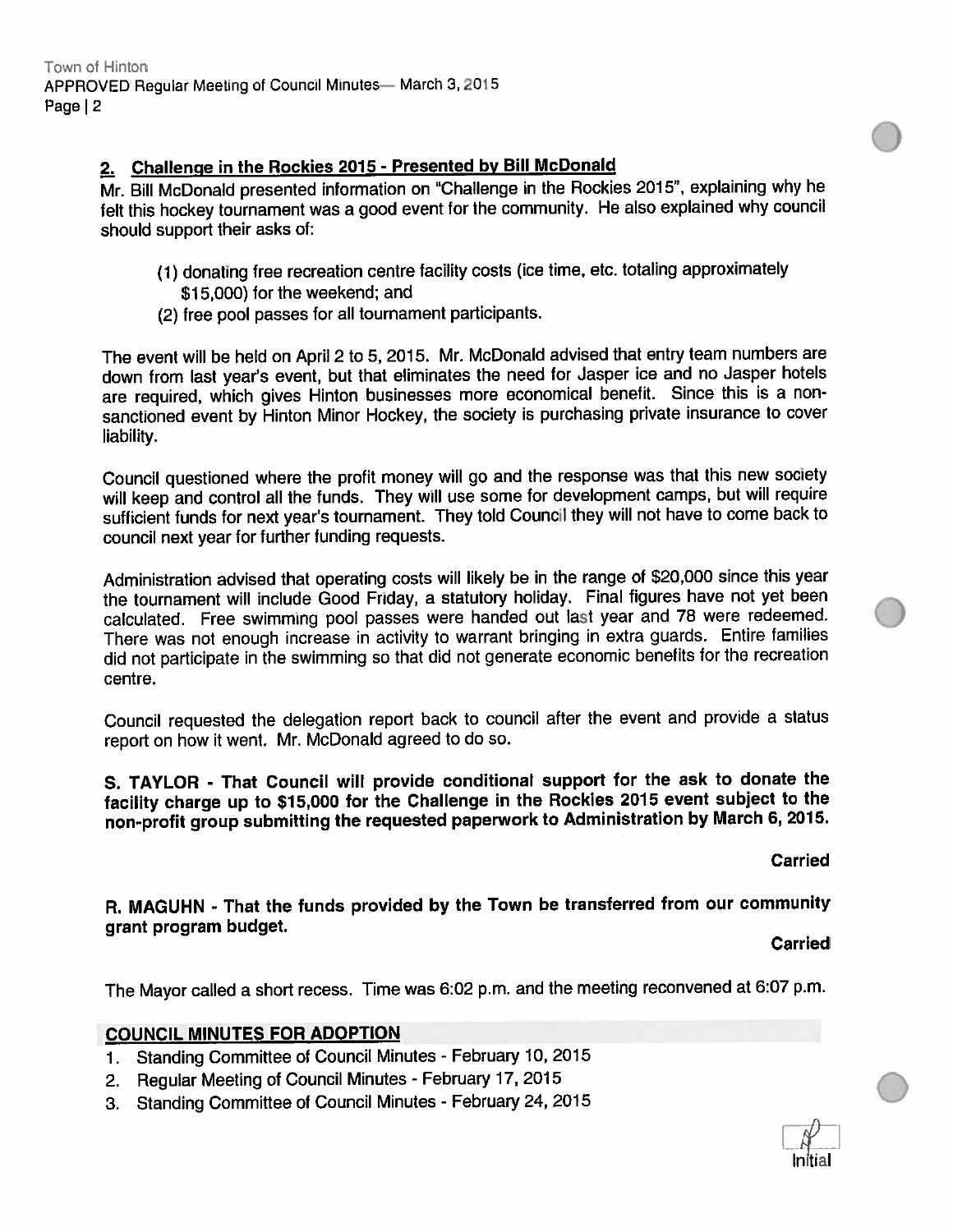## G. BARROW - That the Minutes listed above be approved as presented.

Carried

## ACTION ITEMS

Refer to the Regular Council Meeting Agenda package for March 3, 2015 for detailed background information on these decisions.

## 1. Sale of Lot 3, Block 1, Plan 082 1008 in Innovista Phase 1 (351 Fleming Drive)

M. YOUNG - That Council accep<sup>t</sup> the offer from <sup>1023264</sup> Alberta Ltd. to purchase <sup>351</sup> Fleming Drive (Lot 3, Block 1, Plan <sup>082</sup> 1008) of Innovista Phase <sup>I</sup> at <sup>a</sup> price and terms/conditions as circulated and viewed by Council in Camera.

Carried

## 1B. Sale of Lot 5, Block 1, Plan 082 1008 Innovista Phase 1 (397 Fleming Drive) R. MAGUHN - That Council accep<sup>t</sup> the offer from <sup>1504602</sup> Alberta Ltd. to purchase <sup>397</sup> Fleming Drive (Lot 5, Block 1, Plan <sup>062</sup> 1008) of Innovista Phase <sup>1</sup> at <sup>a</sup> price and terms/conditions outlined in lnnovista Phase 1 (Lot 3, Block 1, Plan 082 1008).

Carried

## 2. West Yellowhead Regional Waste Management Authority <sup>2015</sup> Operating Budget M. YOUNG - That Council formally adopt the <sup>2015</sup> Operating Budget as recommended by the West Yellowhead Regional Waste Management Authority.

Carried

3. West Yellowhead Regional Waste Management Authority <sup>2015</sup> Capital Budget D. CURRIE - That Council formally adopt the <sup>2015</sup> Capital Budget as recommended by the West Yellowhead Regional Waste Management Authority.

Carried

## INFORMATION ITEMS

- 1, Council nformation Package #1 . previously circulated February 18, 2015
- 2. Council Information Package #2 . previously circulated February 25, <sup>2015</sup>

## R. MAGUHN - That Council Information Packages #1 and #2 be accepted for information. Carried

## REPORTS FROM MAYOR, COUNCIL, TOWN MANAGER

## Council Reporting (Training/Conferences/CEAC, Listening Teams. All Other Committees)

Councillors reported on the various committees, meetings and activities they attended since the last Regular Council meeting and what they <sup>p</sup>lan on attending in the coming weeks.

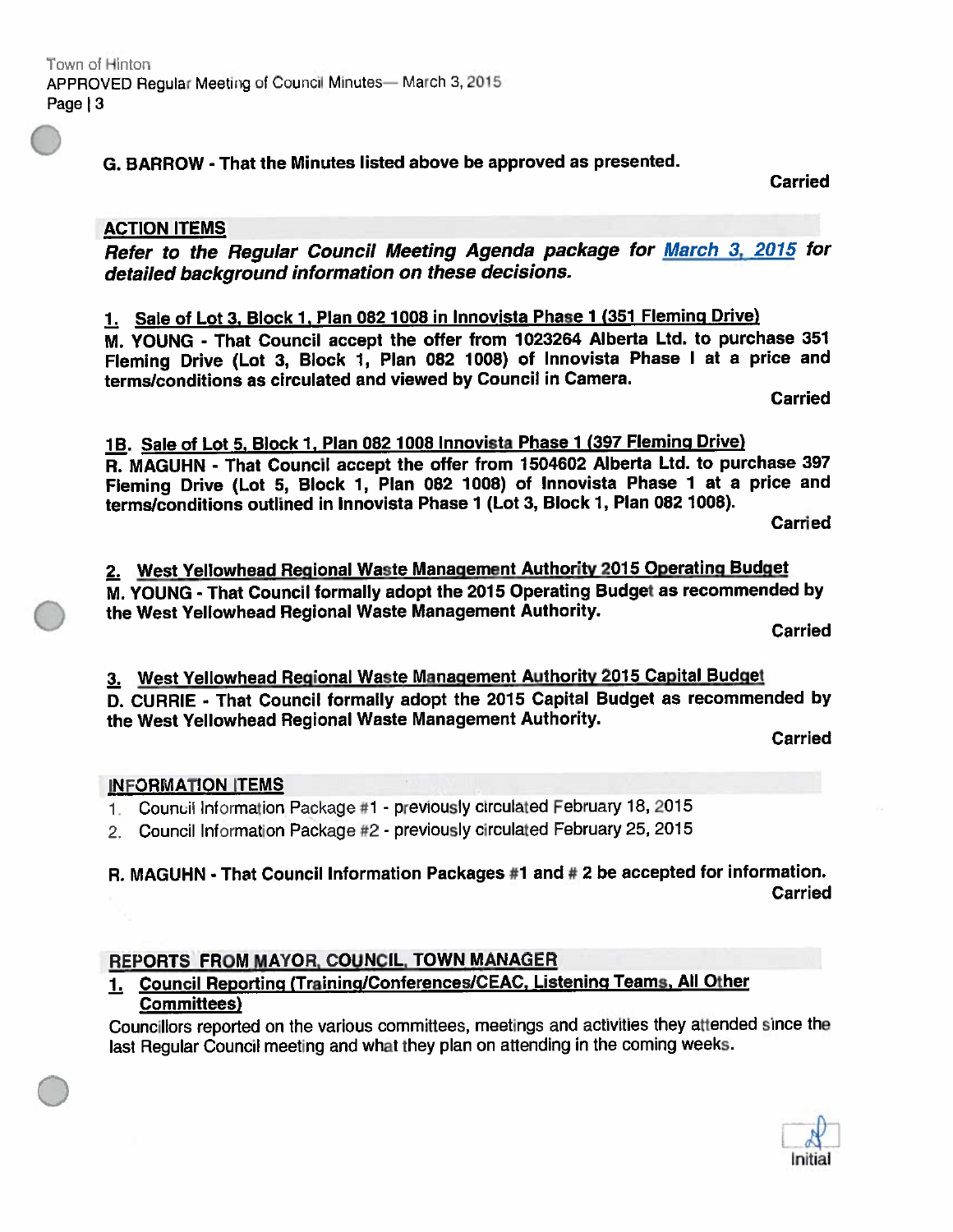The Mayor advised that MLA Robin Campbell had announced 48 continuing care beds (level 5 standard) will be built in Hinton as an extension to the Mountainview Good Sam care facility, <sup>p</sup>lus money for sprinkler system upgrades for Pine Valley Lodge.

The Mayor asked Council for their consensus that when <sup>a</sup> Councillor campaigns as <sup>a</sup> candidate during <sup>a</sup> provincial or federal election, the Councillor will take <sup>a</sup> leave of absence for the campaign period from their Hinton municipal councillor and committee duties.

Councillor Stuart Taylor stated that an exception should be made for the time period until the town's operating budget is voted on. He has collected substantial feedback from the public and feels it is an important vote that he does not want to miss.

# R. MACKIN - That during the 2013-2017 term council recommends that any councillor choosing to run for another level of government take <sup>a</sup> leave of absence from all council and committee duties during the campaign period.

Carried

Council discussed the question of whether <sup>a</sup> Councillor would still collect their Town honorarium during this time period. No motion was made as it was felt that each candidate should use their own judgment on this.

#### 2. Town Manager Report

Acting Town Manager Denise Parent did not report anything at this time.

#### ADJOURNMENT

M. YOUNG - That the Regular Meeting of Council adjourn.

Carried

The time was 6:45 p.m.

Mayor

Director of Corporate Services



.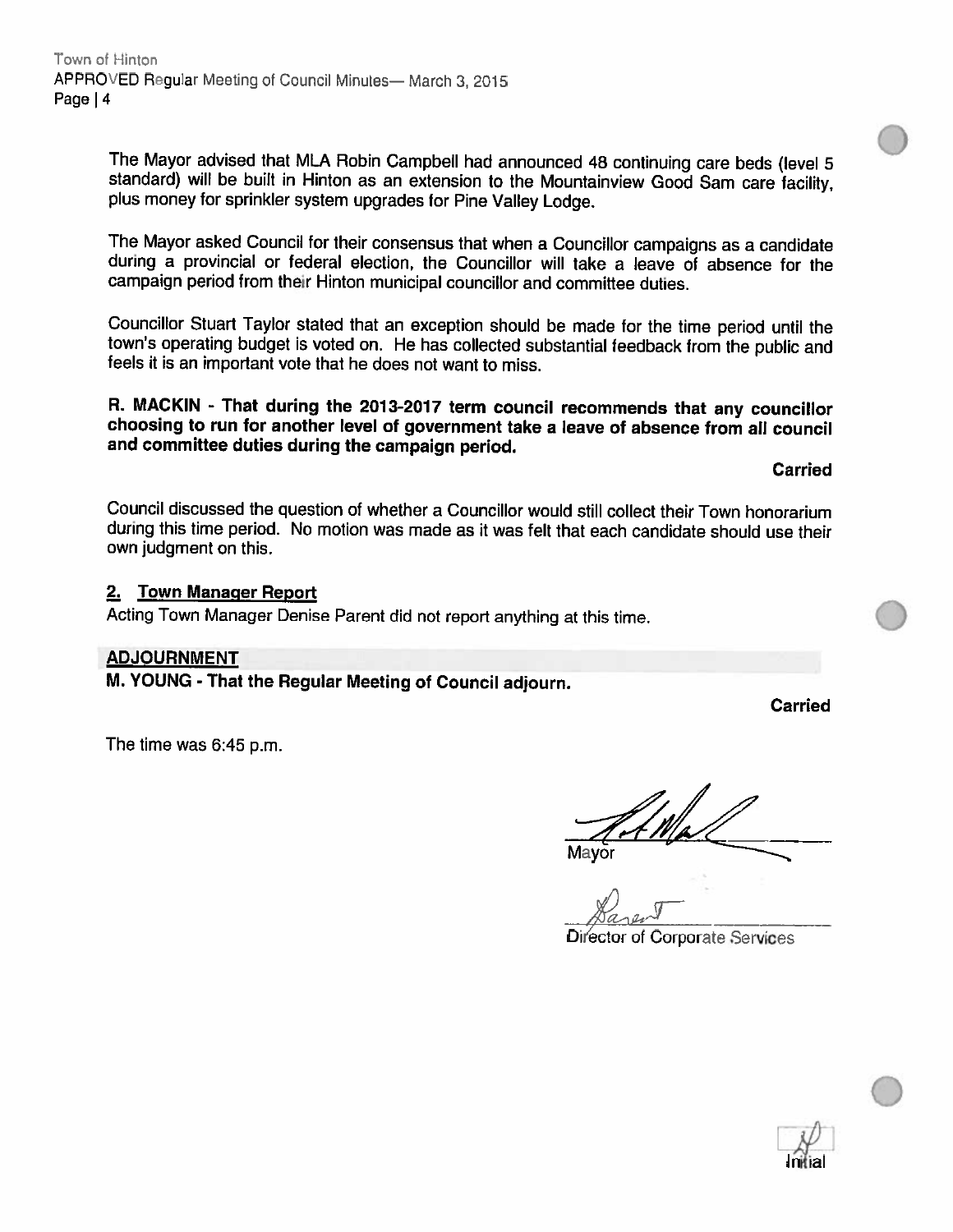DATE:

TOWN OF HINTON REQUEST FOR DECISION

 $3,2015$ 

Attachment  $H$  to

#### TO: REGULAR MEETING OF COUNCIL OF MARCH 3, 2015

#### RE: Land Sale — Innovista Phase I -Lot 5, Block 1, Plan 002 1008 (397 Fleming Drive)

#### Recommendation:

#### Concluding Statement

#### Conformance of recommendation to existing laws and Hinton Council plans

|                                                                                                                                                                                                                                                                                                                                                                                                                                                                                                               | <b>TOWN OF HINTON</b><br><b>REQUEST FOR DECISION</b> |                                                                                                                                                                                                                                                                                                                                                                                                                                                                 | Attachment #1<br>Regular Cannal |  |
|---------------------------------------------------------------------------------------------------------------------------------------------------------------------------------------------------------------------------------------------------------------------------------------------------------------------------------------------------------------------------------------------------------------------------------------------------------------------------------------------------------------|------------------------------------------------------|-----------------------------------------------------------------------------------------------------------------------------------------------------------------------------------------------------------------------------------------------------------------------------------------------------------------------------------------------------------------------------------------------------------------------------------------------------------------|---------------------------------|--|
| DATE:                                                                                                                                                                                                                                                                                                                                                                                                                                                                                                         | March 3, 20<br>March 3, 2015                         |                                                                                                                                                                                                                                                                                                                                                                                                                                                                 |                                 |  |
| TO:                                                                                                                                                                                                                                                                                                                                                                                                                                                                                                           | <b>REGULAR MEETING OF COUNCIL OF MARCH 3, 2015</b>   |                                                                                                                                                                                                                                                                                                                                                                                                                                                                 |                                 |  |
| <b>FROM:</b>                                                                                                                                                                                                                                                                                                                                                                                                                                                                                                  | Mindi Petkau, Land Coordinator                       |                                                                                                                                                                                                                                                                                                                                                                                                                                                                 |                                 |  |
| <b>REVIEWED BY:</b><br>Wendy Jones, Director of Planning and Development<br><b>APPROVED BY:</b><br>Mike Schwirtz, Town Manager                                                                                                                                                                                                                                                                                                                                                                                |                                                      |                                                                                                                                                                                                                                                                                                                                                                                                                                                                 |                                 |  |
| RE.                                                                                                                                                                                                                                                                                                                                                                                                                                                                                                           |                                                      | Land Sale – Innovista Phase I - Lot 5, Block 1, Plan 082 1008 (397 Fleming Drive)                                                                                                                                                                                                                                                                                                                                                                               |                                 |  |
| <b>Recommendation:</b><br>That Council accept the offer from 1504602 Alberta Ltd. to purchase 397 Fleming Drive (Lot 5, Block<br>1, Plan 082 1008) of Innovista Phase I at a price and the terms/conditions outlined in Innovista Phase<br>I-Lot 3, Block 1, Plan 082 1008).                                                                                                                                                                                                                                  |                                                      |                                                                                                                                                                                                                                                                                                                                                                                                                                                                 |                                 |  |
| <b>Concluding Statement</b><br>The Town of Hinton has received an offer to purchase which is fair and reasonable and aligns with<br>the terms and conditions of the sale of Lot 3, Block 1, Plan 082 1008. In the interests of optimizing<br>taxpayer return when selling Town lands, the specific price, terms and conditions of this transaction<br>will not be made public until after final closing and title transfer.<br><b>Conformance of recommendation to existing laws and Hinton Council plans</b> |                                                      |                                                                                                                                                                                                                                                                                                                                                                                                                                                                 |                                 |  |
| <b>Conforms with:</b>                                                                                                                                                                                                                                                                                                                                                                                                                                                                                         | Yes/No/<br>Partial                                   | <b>Comments</b>                                                                                                                                                                                                                                                                                                                                                                                                                                                 |                                 |  |
| <b>Municipal and Provincial</b><br>Laws                                                                                                                                                                                                                                                                                                                                                                                                                                                                       | Yes                                                  | Section 70 of the Municipal Government Act requires that<br>land owned by a municipality may not be sold to a private<br>sector interest for less than market value unless it is<br>advertised. This land has been on the market since 2008.<br>and listed through a realtor since November 2010. This<br>offer has been negotiated to reach a price appropriate for<br>the other considerations and conditions. Advertisement is<br>not required in this sale. |                                 |  |
| <b>Community Sustainability</b><br>Plan                                                                                                                                                                                                                                                                                                                                                                                                                                                                       | Yes                                                  | The economic growth of Hinton requires private sector<br>development of additional industrial land in all its forms.<br>Innovista strives for beneficial environmental development<br>as well.                                                                                                                                                                                                                                                                  |                                 |  |
| <b>Municipal Strategic Plan</b>                                                                                                                                                                                                                                                                                                                                                                                                                                                                               | Yes                                                  | The sale of Innovista land is an explicit priority in the current<br>strategic plan, under the theme of strong and diverse<br>economy. The sale of this property offers an opportunity for<br>business growth and diversification.                                                                                                                                                                                                                              |                                 |  |
| Long Term Capital Plan or<br><b>Adopted budget</b>                                                                                                                                                                                                                                                                                                                                                                                                                                                            | Yes                                                  | The sale of this property, while bringing cash flow and future<br>tax revenue to the Town, will still contribute to an overall<br>financial loss for Innovista. The net loss will need to be<br>funded from municipal reserves or accumulated profits<br>when this project is fully concluded.                                                                                                                                                                  |                                 |  |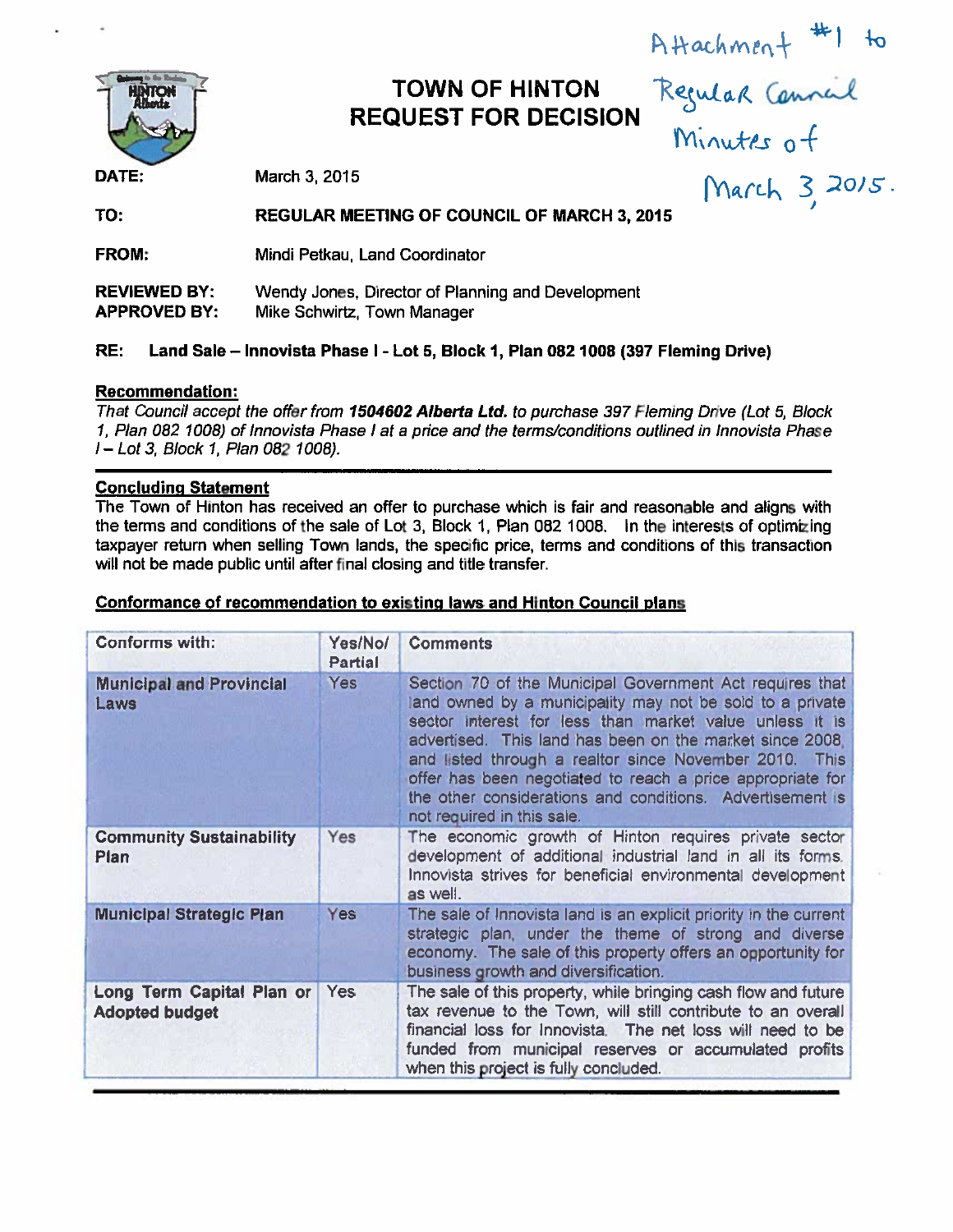#### **Background / Introduction**

This item is before Council to advise that the terms and conditions of Innovista Phase I – Lot 3 have been completed with the offer received by Administration.

#### **Options**

Council could:

- 1. Accept the offer.
- 2. Refer the Request for Decision to an in-camera discussion.

#### Administration Assessment of Options and Conclusion

Administration has received the offer per the terms and conditions of Lot 3 and the terms and conditions have now been satisfied. The Purchasers wdl now be moving forward to meets the financing conditions.

The real estate purchase contract is with 1504602 Alberta Ltd. (a local business). The contract contains a condition date of June  $15<sup>th</sup>$ , 2015 and a closing date of July 15 $<sup>th</sup>$ , 2015.</sup>

#### Town Manager Comments

Council has been apprised of <sup>a</sup> potential sale of Lot 5 wthin the Lot 3 in camera discussions. The Lot 3 sale stated terms and conditions for the sale of Lot 5 and this has now been met. The Purchaser can now move forward to finalize their financial obligations. I suppor<sup>t</sup> the recommendation that Council accepts this offer to purchase.

#### **Attachment**

1. Site plan of 397 Fleming Drive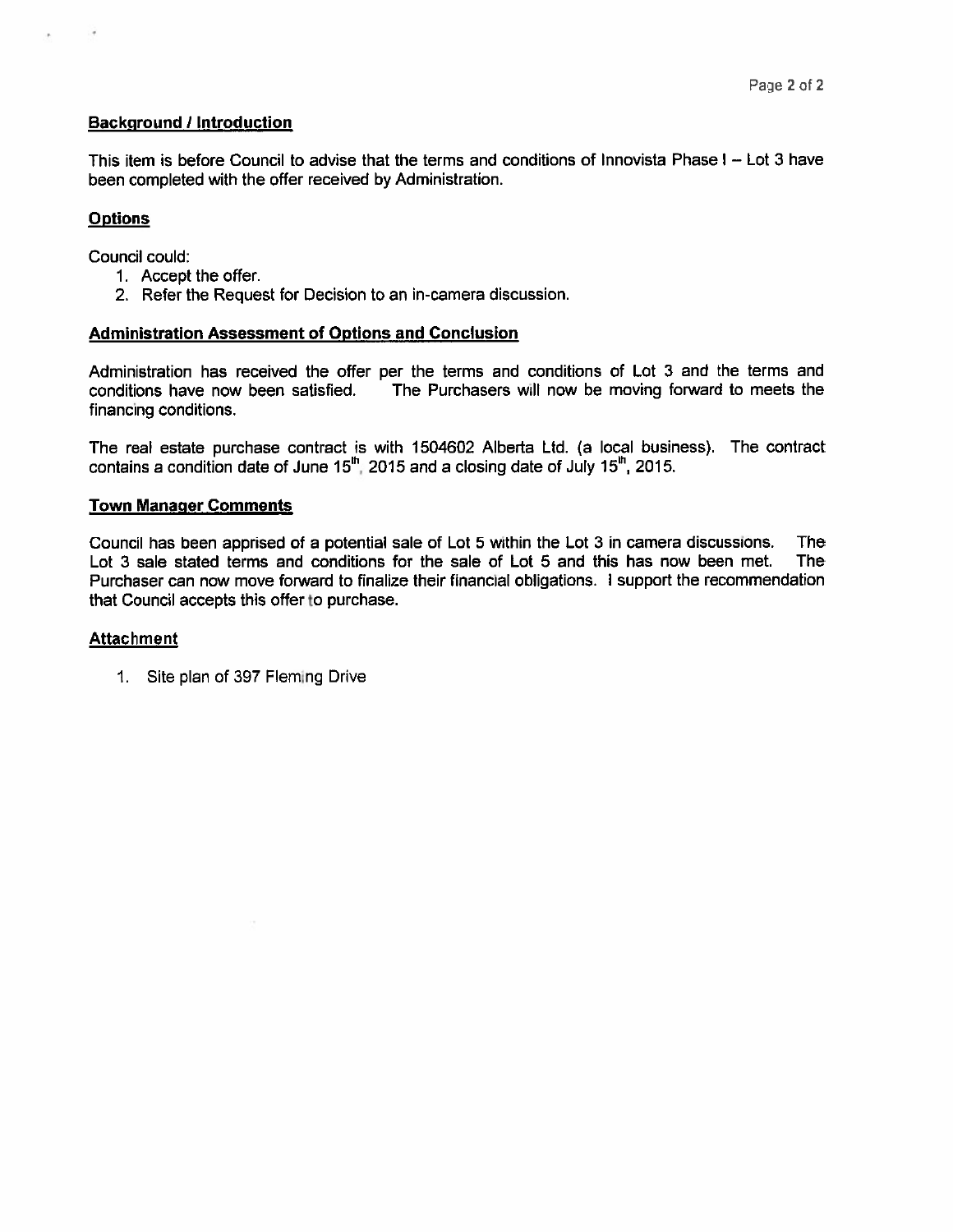

397 Fleming Drive (Innovista Phase I)<br>Plan 082 1008, Block 1, Lot 5 397 Fleming Drive (Innovista Phase I) PROPOSED PURCHASE PROPOSED PURCHASE Plan 082 1008, Block 1, Lot 5



2<sup>rd</sup> Floor, 131 Civic Centre Road<br>Hinton, AB T7V 2E5<br>www.hinton.ca 2<sup>nd</sup> Floor, 131 Civic Centre Road Hinton, AB TN 2E5 www.hinton.ca

p: 780.865.6030<br>f: 780.865.5706<br>mpetkau@hinton.ca p: 780.865.6030 f: 780.8655706 mpetkau@hintcn.ca